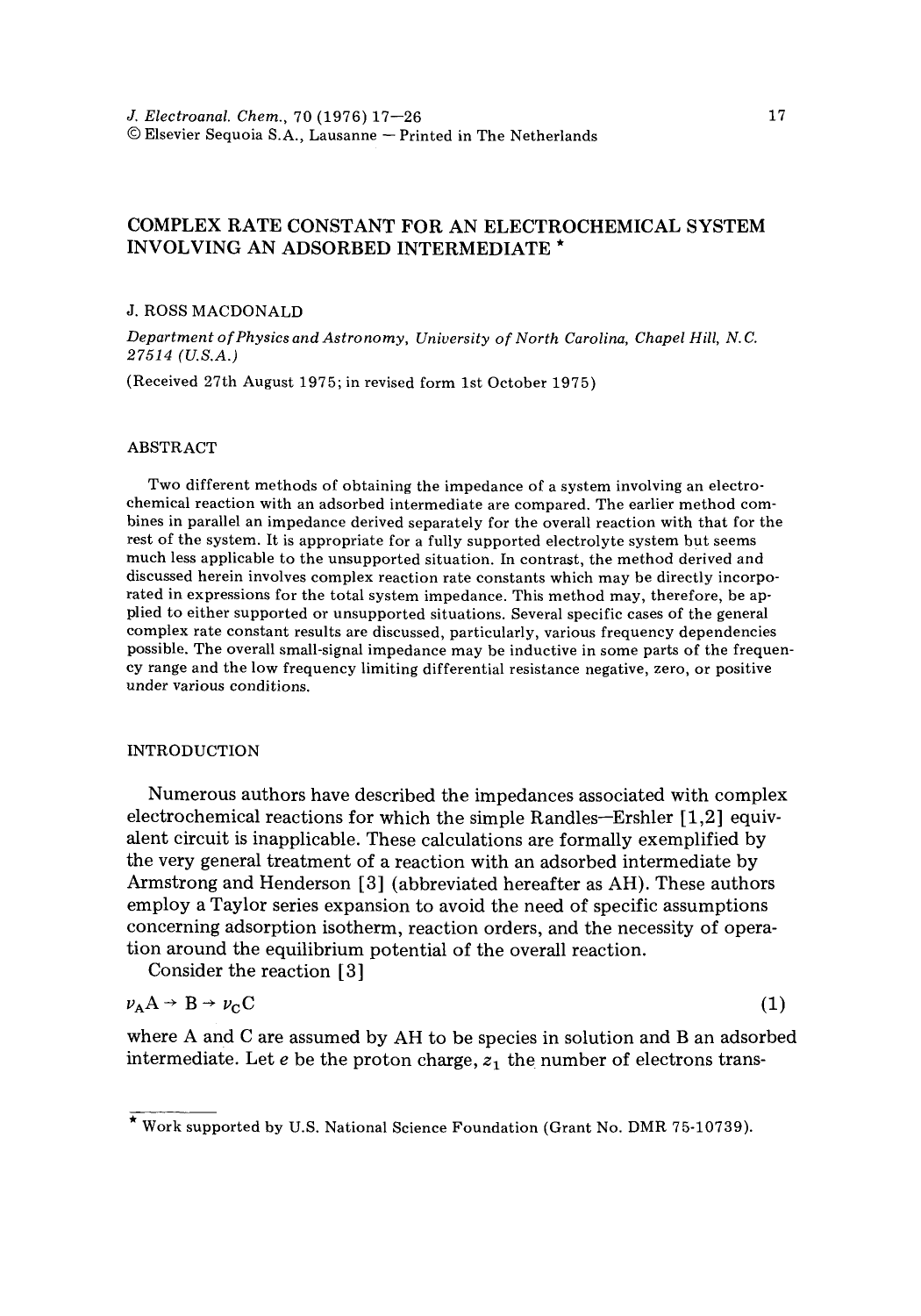ferred from A to the electrode in the formation of one unit of B, and  $z_2$  the number of electrons transferred from B to the electrode in the formation of one unit of species C. For simplicity, take the stoichiometric coefficients  $\nu_A$  and  $\nu_{\rm C}$  unity in the following. The processes of eqn. (1) may alternatively occur in a solid rather than a liquid electrolyte.

There are several costs implicit in the AH type of approach. First, it leads to an expression for the admittance arising from the overall reaction which is insufficiently coupled to associated electrical processes occurring in the double layer adjacent to the electrode and in the bulk of the solution, at least in the unsupported electrolyte case. It is therefore necessary in a treatment of this kind to account separately in a somewhat ad hoc way for such quantities as  $C_{d\ell}$ , the double layer capacitance,  $C_{g}$ , the geometric capacitance, and  $R_{\infty}$ , the undisturbed bulk (solution) resistance. In addition, in some of their work AH also add in infinite-length Warburg terms in a heuristic effort to account for the diffusion of the A and C species in solution. Such addition seems satisfactory for the supported but not the unsupported case.

In their calculations, AH add to their general reaction admittance another admittance, that associated with the admittance of the "infinite-frequency" double layer capacitance. Even with the implicit assumption that this capacitance is independent of frequency in the range of interest, the assumption of additivity is often dubious. The reactions of eqn. (1) occur on or within about one molecular or ionic radius of the electrode, but the double layer capacitance may be associated with a possibly much larger finite region located within two or three Debye lengths of the electrode, particularly if  $C_{d\ell}$  is primarily a diffuse double layer capacitance. The above admittance additivity implicitly assumes that the same p.d. which powers the electrode reactions also spans the region which contributes to  $C_{d\ell}$ . This parallel assumption should only be accepted if it is verified by analysis of a model which treats electrode reactions and processes near and away from the electrode in a detailed and unified way. Under some circumstances, it may even be appropriate for the electrode impedance and double layer impedance to be taken in series. Further, the micropotential at the position of species B is not likely to be exactly that at the position of species C.

The above problems are immediately evident in the AH type of approach through the introduction of a sinusoidal perturbation of potential,  $\Delta E \exp(i\omega t)$ , as part of the calculation of the admittance of the electrode reactions, without discussion of the region in space over which any actual time-varying potential difference applies. Because of phase shift of the inner a.c. potential with position, the same potential or p.d. should not in general be associated with two different processes such as electrode reactions and double layer capacitance unless they are completely associated with the same point in space or, if distributed over a region of space, respond to the local micropotential at each point in the region in the same way. These stringent requirements are not generally met exactly in actual experimental situations but will again be better satisfied for supported than for unsupported systems.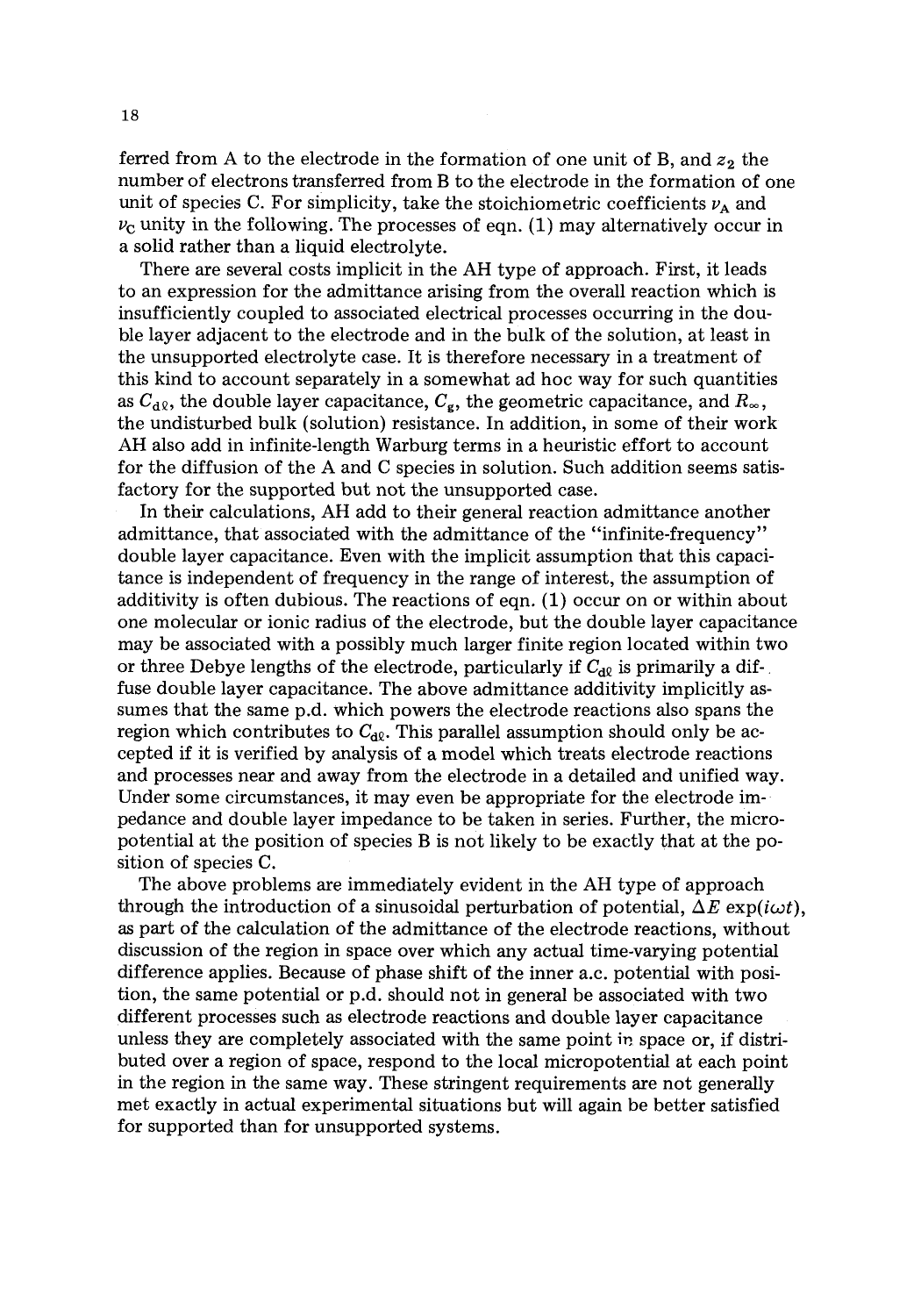One way of approaching the present difficult problem is through the solution of the detailed microscopic equations of motion and chemical reaction of all species of interest, in the bulk, in the interphase, and in/on the electrode. It is not proposed to assay all aspects of this ferocious task herein. Instead, a less ambitious alternative approach to a somewhat simpler problem will be described. First, a general, complex reaction rate constant will be derived which enters directly into an expression for the faradaic current at the electrode. In the supported case, this current may be added to the displacement current at the electrode appropriate for the situation, and a total impedance then obtained in much the same somewhat approximate way as that used by AH. Results of the two approaches are likely to be essentially equivalent when this procedure is followed. Therefore, the main emphasis of the present work will be on the application of the complex rate constant approach to the unsupported electrolyte situation where the AH type of approach seems much less appropriate.

Consider the following unsupported model [4], which can apply to either liquid or solid electrolytes. Let  $\ell$  be the separation length of two identical, plane parallel electrodes. In the bulk assume that there is present a single positively charged mobile species, of equilibrium concentration  $p = p_0$  and diffusion coefficient  $D_p$ , and a single negatively charged mobile species, of equilibrium concentration  $n = n_0$  and diffusion coefficient  $D_n$ . Assume no recombination of these charges and that their valence numbers are  $z_p$  and  $z_n$ . Also assume that the positive species does not react at the electrodes and is thus completely blocked. On the other hand, assume that the negative species can react at the electrodes forming an adsorbed intermediate, B. Let  $z_1$  and  $z_2$  be defined as above. Note that when  $z_1 + z_2 = z_n$ , species C is neutral and B is not unless  $z_2$  = 0. Because of the presence of two reactions, two rate constants must be introduced rather than the conventional one. Further, account must be taken in an a.c. treatment of the phase shift between the  $z_1$  and  $z_2$  processes.

The above situation will be treated under the following conditions: (a) The motion of the mobile charged species in the bulk and interphase will be accounted for exactly except for neglect of the finite size and mass of the charge carriers. Thus, diffusion effects of these species will be fully taken into account without the assumption of electroneutrality anywhere. (b) Electrode reaction effects will be treated by introducing a composite, complex rate constant, and any diffusion of the final species in/on either the electrode or away from it in the material of interest will be neglected for simplicity unless it is identical with the original negative species. Further, the reactions of eqn. (1) may be reversible. An a.c.-only treatment will be considered with the a.c. applied around the equilibrium potential, and the effect of any Frenkel layers and diffusion potentials neglected  $[4,5]$ . It seems likely that the approach described above will provide a more satisfactory solution of the overall unsupported electrolyte complex reaction problem than will the AH type of solution.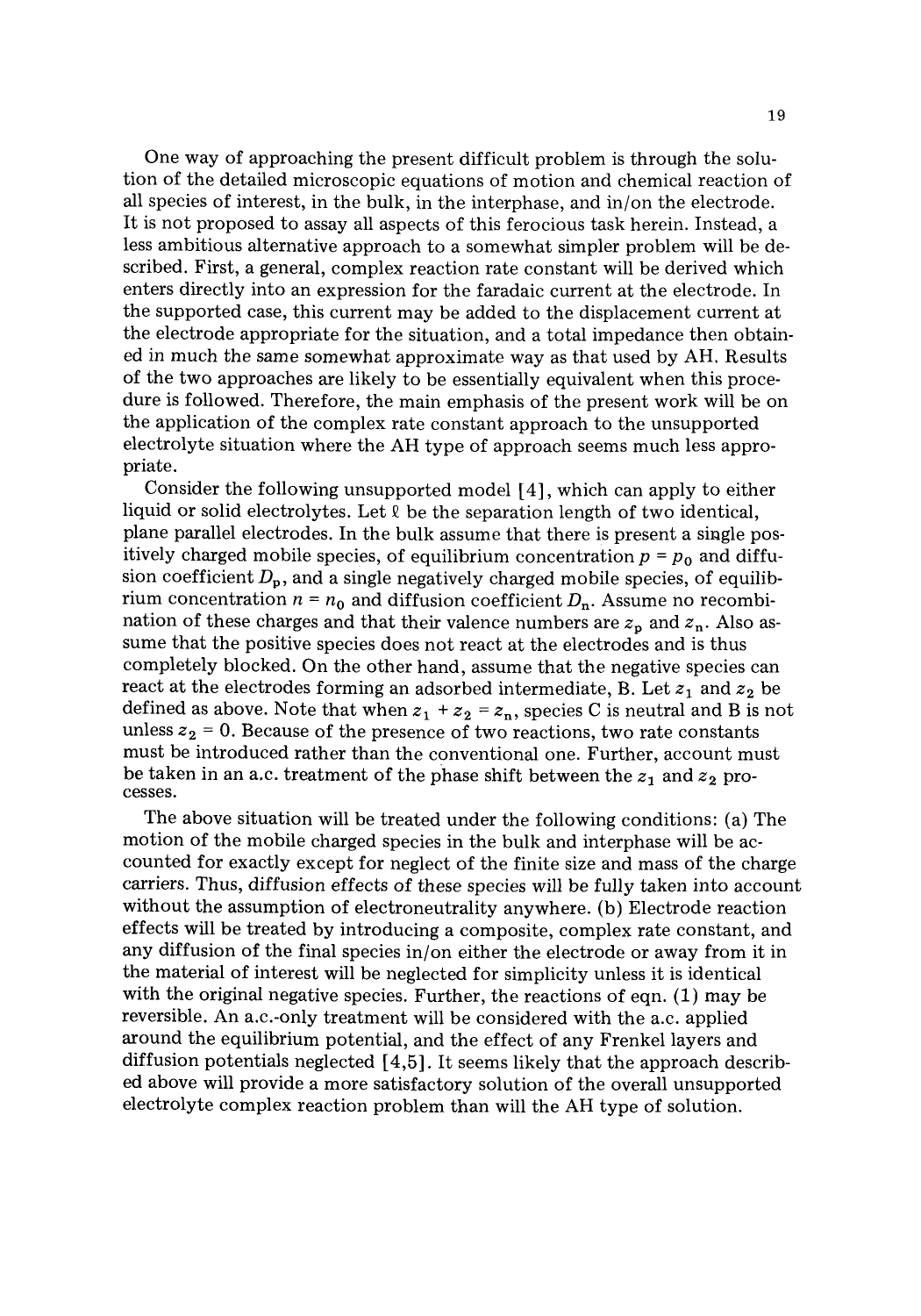## ANALYSIS

Armstrong and Henderson [3] have shown how the time-varying current associated with the electrode reactions of eqn. (I) may be expressed (to first order) in terms of their perturbation potential  $\Delta E$  exp(i $\omega t$ ). An alternative, and conceptually quite different, approach is to express the conductive current at a phase boundary where reactions occur in terms of the perturbed concentration of the reacting species at the boundary and a reaction rate constant. This is the procedure followed by Chang and Jaffé [6] and results, for a negative mobile charge reacting at an electrode and becoming fully neutralized in a single step, in an expression for the boundary conduction current of the following form [4,6]

$$
I_{\rm ns} = -e z_{\rm n} \xi_{\rm n} (n_{\rm s} - n_{\rm s0})
$$
  
=  $-r_{\rm n} (e z_{\rm n} D_{\rm n}/\ell)(n_{\rm s} - n_{\rm s0})$  (2)

where  $n_{s0}$  is the equilibrium, zero-current value of the volume concentration  $n_s$  at the reacting surface,  $\xi_n$  is a heterogeneous reaction rate constant, and  $[6,7]$   $r_n \equiv (\ell/D_n)\xi_n$  is the related dimensionless reaction rate parameter. The a.c. component of  $I_n$ ,  $I_{n1}$ , will be proportional to just  $n_{s1}$ , the amplitude of the a.c. component of  $n_s$ . When  $\xi_n = 0$ , there is complete blocking (no reaction) of negative charge carriers at the electrode. In the limit of a very fast reaction,  $\xi_n \rightarrow \infty$ ,  $n_s \rightarrow n_{so}$ , and the conduction current remains finite and nonzero.

The situation is more complicated when reactions of the type of eqn. (1) occur at the electrode. Then it well may be somewhat of an approximation to represent the overall reaction process by a composite, complex rate parameter. Nevertheless, here any such approximation will be accepted and the consequences of the complex rate constant approach investigated. A first step in such a program has been made by Lányi  $[8]$ , who showed how a complex rate constant could be derived for a special electrode reaction situation. Some of Lányi's results have been generalized and corrected and their implications discussed elsewhere [9]. Lányi's complex rate constant leads [9] to a complex  $r_n$ which goes to zero as  $\omega \rightarrow 0$  and to the real value  $r_{\text{n}\infty}$  as  $\omega \rightarrow \infty$ . Lányi applied his treatment only to a situation where there was no static direct current. Further, his rate constants are not defined in terms of more basic properties of the system.

By modifying the Taylor series approach of AH, one can readily derive an expression for a frequency-dependent, composite, complex, heterogeneous rate constant,  $\xi_n^*$ , better defined and more general than that of Lányi. This composite rate constant, applicable to the overall reaction of eqn. (1), may then be combined with earlier work of the author [4] which deals with unsupported bulk and interphase behavior exactly (within the limitations already stated) and involves reaction rate constants explicitly. Since there is no assumption in the earlier work [4] which prevents the rate constants present from being complex and frequency dependent, the  $r_n$  and  $r_p$  boundary param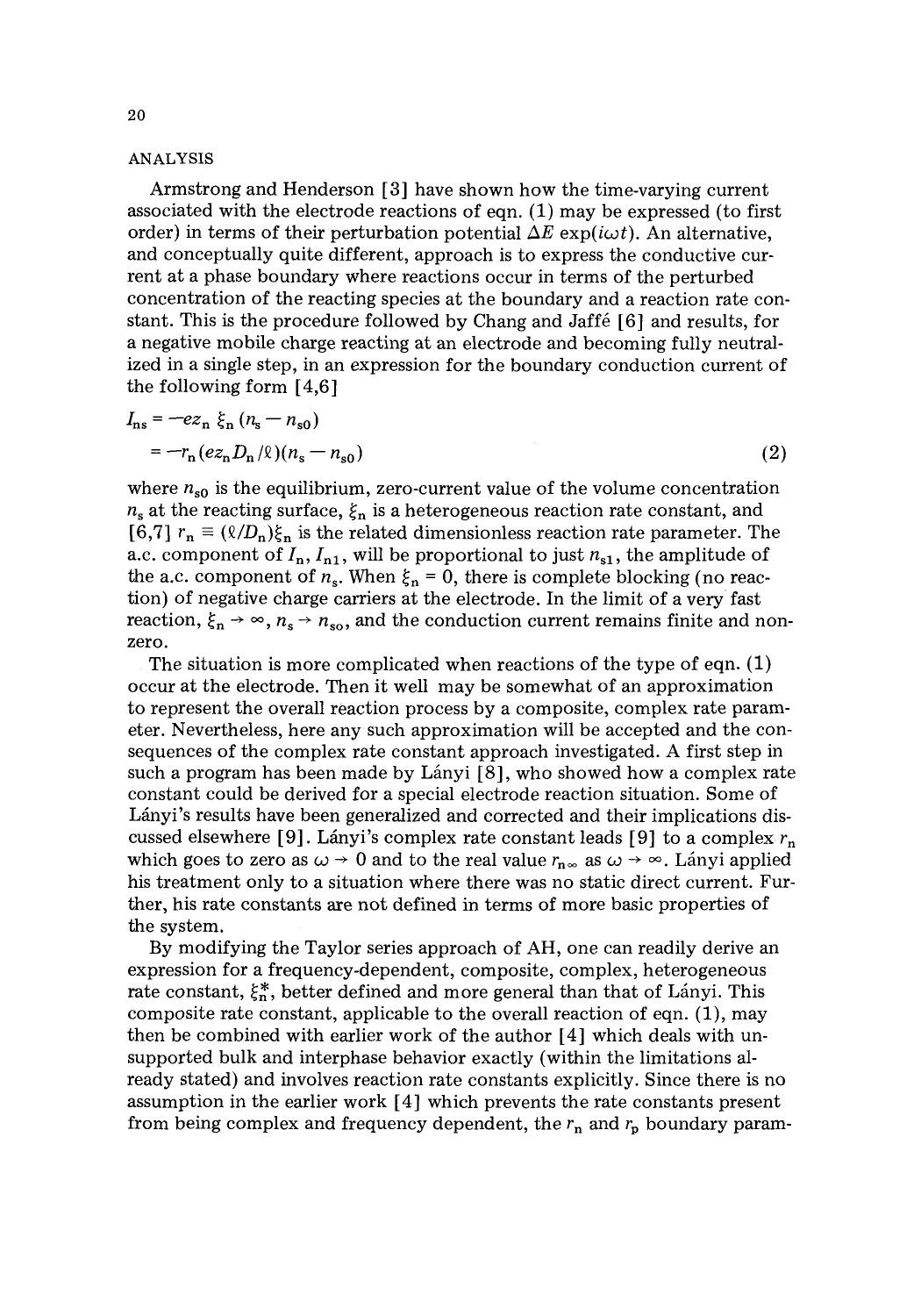eters of ref. 4, assumed real and frequency independent there, may be directly replaced at the proper stage by complex parameters,  $r_n^*$  and  $r_0^*$ , of the form derived below. Such replacement in the  $Y_{2N}$  admittance formula of ref. 4 immediately generalizes the earlier work to apply to eqn. (1)-type reactions of both n and p simultaneously. Here for simplicity, it will be assumed that only the negative mobile species reacts at the electrodes according to eqn. (1); thus  $r_{\rm p}^*$  = 0. The general form derived for  $r_{\rm n}^*$  will, however, be appropriate for  $r_{\rm p}^*$  as well whenever it is non-zero.

Since the present treatment will apply for small perturbations around equilibrium, the applied p.d. may be written  $V_a = V_1 \exp(i\omega t)$ , where  $V_1 \ll kT/e$ . Here k is Boltzmann's constant and T is the absolute temperature. Then if  $\Gamma$ is defined as the surface concentration on the electrode of the adsorbed intermediate species B, one may write  $\Gamma \cong \Gamma_0 + \Gamma_1 \exp(i\omega t)$  and  $n_s \cong n_{s0} + n_{s1} \exp(-i\omega t)$  $(i\omega t)$ , where "s" denotes the value of the quantity at the reaction surface or plane; "0" here denotes an equilibrium quantity; and "1" here denotes a perturbation amplitude. Further, let the net rate of formation of B from A be denoted  $v_1$  and that of C from B be denoted  $v_2$ . Then

$$
d\Gamma/dt = i\omega\Gamma_1 \exp(i\omega t) = v_1 - v_2 \tag{3}
$$

Now the conduction component of the total current, the faradaic current, may be written at the reacting surface to first order in  $\exp(i\omega t)$  as

$$
i = i_n \equiv i_0 + i_1 \exp(i\omega t) = -e(z_1 v_1 + z_2 v_2)
$$
 (4)

for  $r_p = 0$ . To make contact with the earlier work [4], one may write, following eqn. (2),

$$
I_{\rm ns1} = i_1 = -e z_{\rm n} \xi_{\rm n}^* n_{\rm s1} \tag{5}
$$

When  $v_1$  and  $v_2$  are expressed in terms of  $n_{s1} \exp(i\omega t)$ , eqns. (4) and (5) will immediately yield expressions for  $\xi_n^*$  and  $r_n^* \equiv (\ell/D_n)\xi_n^*$ .

To obtain the needed expressions for  $v_1$  and  $v_2$ , we may carry out a Taylor series expansion to first order as did AH but using the natural perturbation variable  $n_{s1} \exp(i\omega t)$  rather than the somewhat ill-defined variable  $\Delta E \exp(i\omega t)$ employed by AH. One obtains

$$
v_1 = v_0 + (\partial v_1/\partial \Gamma)_{n_s} \Gamma_1 \exp(i\omega t) + (\partial v_1/\partial n_s)_{\Gamma} n_{s1} \exp(i\omega t) + \dots \tag{6}
$$

and

$$
v_2 = v_0 + (\partial v_2/\partial \Gamma)_{n_s} \Gamma_1 \exp(i\omega t) + (\partial v_2/\partial n_s)_{\Gamma} n_{s1} \exp(i\omega t) + ... \qquad (7)
$$

In the static steady state,  $v_1 = v_2 = v_0$  and  $\Gamma$  remains constant. Here, there is no static potential difference applied and  $v_0 = 0$ . The combination of eqns. (3), (6), and (7) yields

$$
\Gamma_1 = (-\alpha \tau n_{s1})/(1 + i\omega \tau) \tag{8}
$$

where

$$
\alpha \equiv [(\partial v_2/\partial n_s)_{\Gamma} - (\partial v_1/\partial n_s)_{\Gamma}] \tag{9}
$$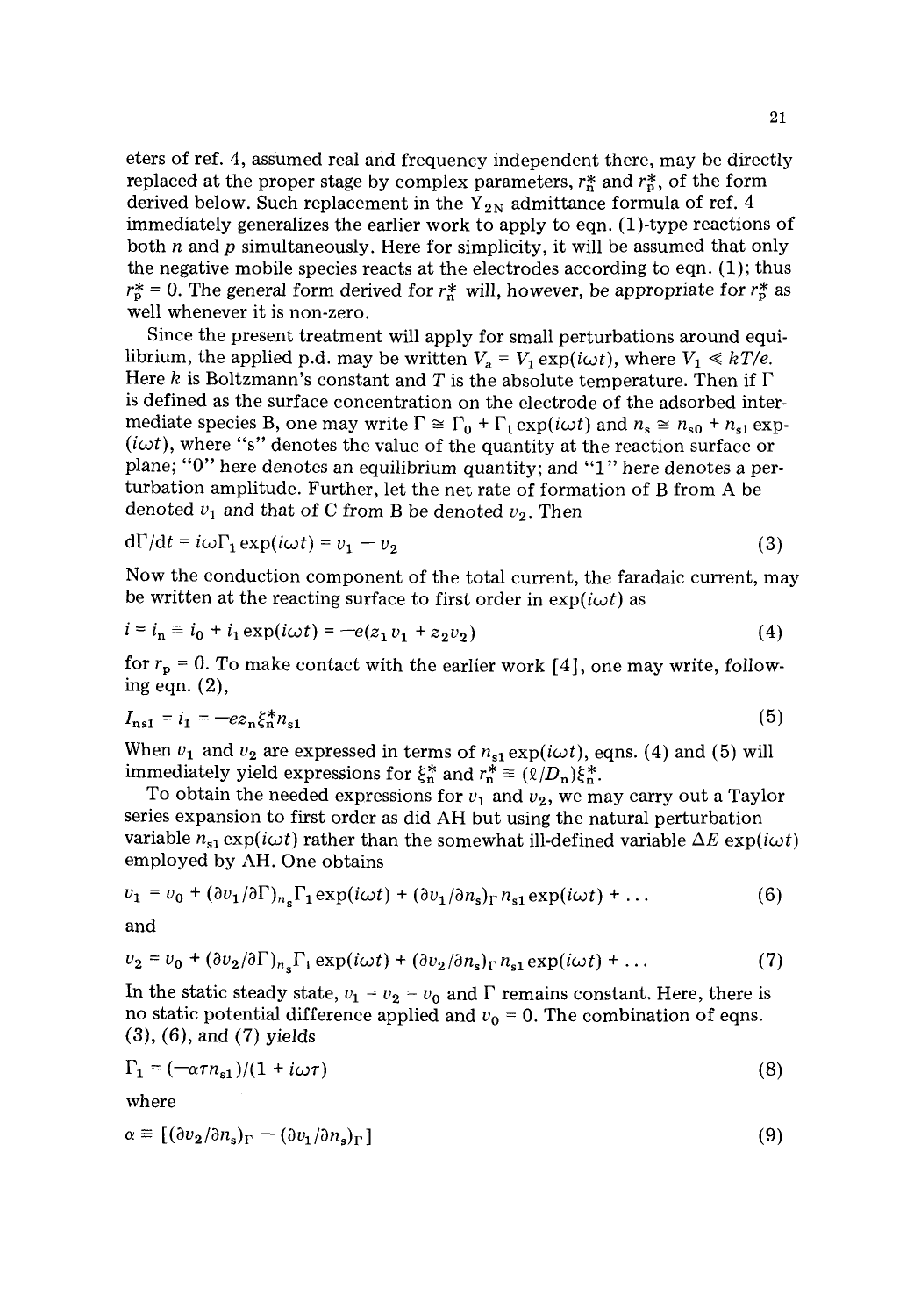$$
\tau \equiv \left[ (\partial v_2 / \partial \Gamma)_{n_{\rm s}} - (\partial v_1 / \partial \Gamma)_{n_{\rm s}} \right]^{-1} \tag{10}
$$

and

$$
-\alpha \tau \equiv \ell_0 \tag{11}
$$

The time constant  $\tau$  is related to but different from one formed by AH; it must be  $\geq 0$  for stability. Finally, combination of eqns. (4)–(8) yields

$$
\xi_n^* = \xi_{n\infty} - \xi_{na}/(1 + i\omega\tau) = (\xi_{n0} + i\omega\tau\xi_{n\infty})/(1 + i\omega\tau)
$$
 (12)

where

$$
\xi_{n^{\infty}} \equiv \left[ (z_1/z_n)(\partial v_1/\partial n_s)_{\Gamma} + (z_2/z_n)(\partial v_2/\partial n_s)_{\Gamma} \right] \equiv -(ez_n)^{-1} (\partial i/\partial n_s)_{\Gamma}
$$
(13)

$$
\xi_{\mathbf{n}\mathbf{a}} \equiv \alpha \tau \left[ (z_1/z_{\mathbf{n}}) (\partial v_1/\partial \Gamma)_{n_{\mathbf{s}}} + (z_2/z_{\mathbf{n}}) (\partial v_2/\partial \Gamma)_{n_{\mathbf{s}}} \right] \equiv (\ell_0 / e z_{\mathbf{n}}) (\partial i / \partial \Gamma)_{n_{\mathbf{s}}} \tag{14}
$$

*and* 

$$
\xi_{\rm n0} \equiv (\xi_{\rm n\infty} - \xi_{\rm na}) \equiv \tau z_{\rm r} \left[ (\partial v_1 / \partial n_{\rm s})_{\Gamma} (\partial v_2 / \partial \Gamma)_{n_{\rm s}} - (\partial v_1 / \partial \Gamma)_{n_{\rm s}} (\partial v_2 / \partial n_{\rm s})_{\Gamma} \right] \tag{15}
$$

with

$$
z_{\rm r} \equiv (z_1 + z_2)/z_{\rm n} \tag{16}
$$

The general relation  $(\partial i/\partial \Gamma)_{n_{s}}(\partial n_{s}/\partial i)_{\Gamma} \equiv -(\partial n_{s}/\partial \Gamma)_{i}$  allows us to write

$$
(\xi_{\mathbf{n}\alpha}/\xi_{\mathbf{n}\infty}) \equiv \ell_0(\partial n_{\mathbf{s}}/\partial \Gamma)_i
$$
\n(17)

on using the above results.

Since the earlier work [4,7,10] involves  $r_n$  explicitly rather than  $\xi_n$ , it is worthwhile to give an expression here for  $r_n^*$  as well as one for  $\xi_n^*$ . The  $r_n^*$ which should replace the  $r_n$  of earlier work when an adsorbed intermediate is present may be written as

$$
r_{\rm n}^* \equiv r_{\rm n}' + ir_{\rm n}'' = r_{\rm n\infty} - (r_{\rm n\infty} - r_{\rm n0})/(1 + i\omega\tau) = (r_{\rm n0} + i\omega\tau r_{\rm n\infty})/(1 + i\omega\tau) \tag{18}
$$

where

$$
r_{\mathbf{n}^{\infty}} \equiv (\ell/D_{\mathbf{n}})\xi_{\mathbf{n}^{\infty}} \tag{19}
$$

and

$$
r_{n0} \equiv (\ell/D_n)\xi_{n0} \tag{20}
$$

Note that  $r_n^* \rightarrow r_{n^\infty}$  as  $\omega \rightarrow \infty$  and it goes to  $r_{n0}$  as  $\omega \rightarrow 0$ . The boundary parameter  $r_{n0}$  will usually be  $\geq 0$  except for inhibition reaction situations [3].

The forms of eqns. (12) and (18) are very general, involving  $(i\omega)$  linearly in both numerator and denominator. Any more complicated form would require the presence of  $(i\omega)$  to a higher power. When  $\xi_{n\infty}$  and  $\xi_{n\alpha}$  are re-interpreted, this same general form can apply to the situation where some negative charges are neutralized directly in a single step (possibly involving a frequency-independent  $r_n$ ) and, simultaneously, others which reach the reaction region undergo the two-step discharge process of eqn. (1).

Finally, it should be emphasized that as far as a.c. response is concerned,

22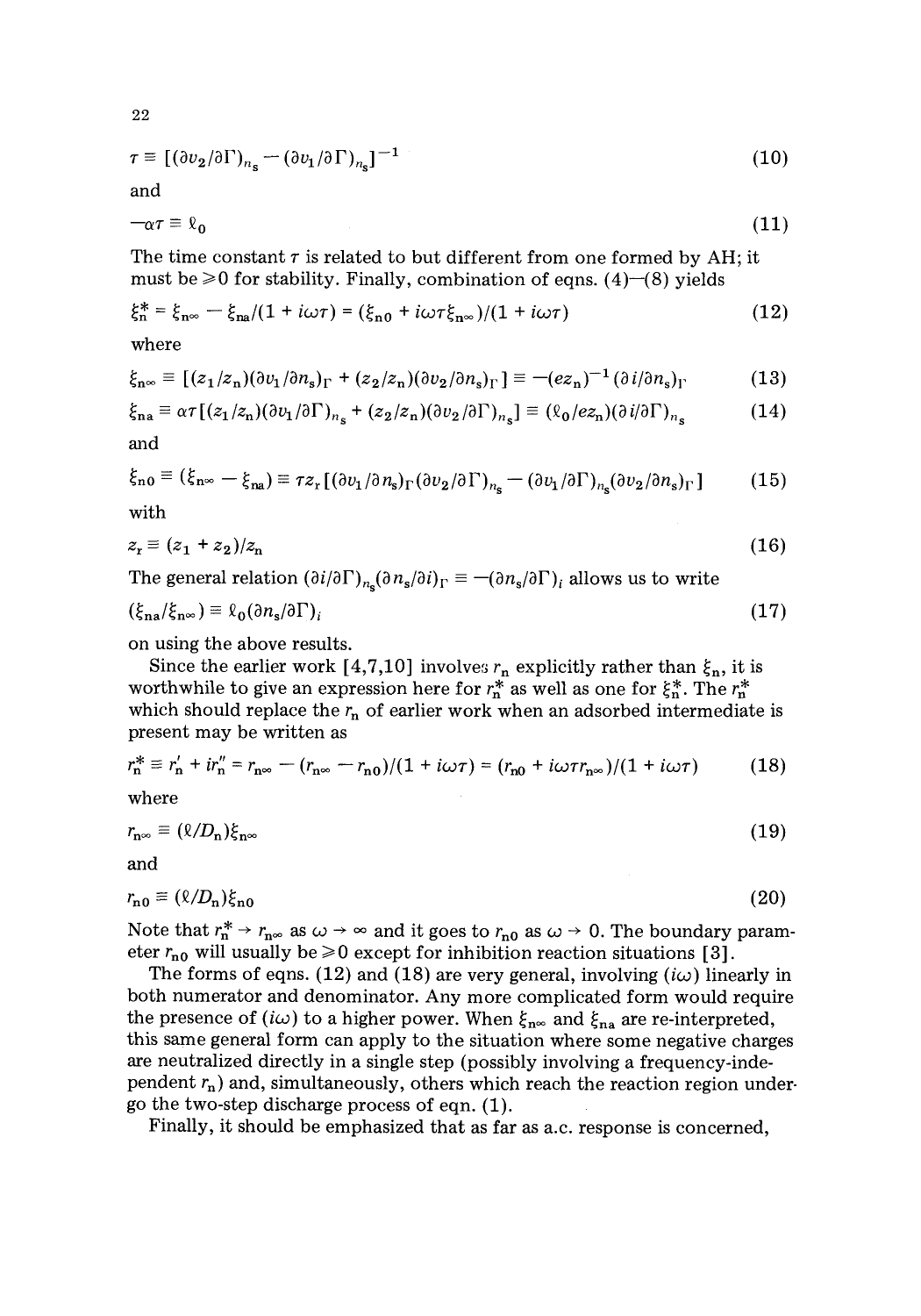the general complex rate constant expressions of eqns. (12) and (18) apply not only at equilibrium but at any stable overpotential,  $\eta$ , for supported or unsupported situations. The  $v_1$  and  $v_2$  derivatives may, in principle, be evaluated at any appropriate  $\eta$ , not just  $\eta \equiv 0$ . It is the subsequent use of the present general  $\xi_n^*$  or  $r_n^*$  results in the earlier unsupported impedance expression [4] which limits the overall analysis to small perturbations around  $\eta = 0$  since this impedance was derived only for this simplifying condition.

## SPECIFIC CASES

Several of the interesting special possibilities contained in eqns.  $(9)$ - $(17)$ will be discussed below.

(A) 
$$
v_2 = 0
$$
,  $(\partial v_2 / \partial n_s)_\Gamma = 0$ , and  $(\partial v_2 / \partial \Gamma)_{n_s} = 0$ 

When  $v_2$  and its derivatives are zero, species C drops out of the analysis. In this case one finds

$$
\alpha = -(\partial v_1/\partial n_s)_\Gamma \qquad \qquad \tau = -(\partial v_1/\partial \Gamma)_{n_s}^{-1} \tag{21}
$$

$$
\ell_0 = \ell_1 \equiv (\partial \Gamma / \partial n_s)_{v_1} \tag{22}
$$

$$
\xi_{n\infty} = \xi_{n\mathbf{a}} = -(z_1/z_n)\alpha \equiv (z_1/z_n)(\ell_1/\tau) = (z_1/z_n)(\partial v_1/\partial n_s)_\Gamma \tag{23}
$$

and

$$
\xi_n^* = \xi_{n\infty} [i\omega\tau/(1 + i\omega\tau)] = [i\omega\ell_1/(1 + i\omega\tau)](z_1/z_n)
$$
 (24)

In this limiting case of an adsorbed species,  $\xi_{n0} = 0$ . When  $z_1 = z_n$ , species B will be neutral. It is plausible to expect that  $\ell_1$  and  $(\partial v_1/\partial n_s)_\Gamma$  will both be  $\geqslant$ 0; therefore, for  $(z_1/z_n) > 0 \xi_{n\infty}$  will be  $\geqslant$ 0 as well. Since it is necessary that  $\tau \geq 0$  for a steady state to be achievable, we require that  $-(\partial \Gamma/\partial v_1)_{n_\tau} \geq 0$ , consistent with the above choices.

Because of the general relation  $(\partial v_1/\partial n_s)_\Gamma (\partial \Gamma/\partial v_1)_{n_s} = -(\partial \Gamma/\partial n_s)_{v_1}$ , which here corresponds to  $\alpha \tau = -\ell_1$ , the condition  $\tau \to \infty$  requires  $\ell_1 \to \infty$  when  $\alpha <$ 0. Then except at  $\omega = 0$  when  $\omega \tau \neq \infty$ ,  $\xi_n^* \to \xi_{n\infty} > 0$ , a finite, real, frequencyindependent rate constant, equivalent, except at the point  $\omega \equiv 0$ , to that employed in earlier work [4,7,10]. When  $\omega = 0$  and  $\omega \tau \neq \infty$ ,  $\xi_n^* = 0$ . These are limiting results, however, since one would not expect the condition  $\tau = \infty$  to be physically achievable in this  $A \rightleftharpoons B$  case. Equation (24) is of the form found by Lányi [8,9] by a different approach with  $z_1 = z_n = 1$  and no species C considered. Note that species A and B are in equilibrium when  $(\partial v_1/\partial n_s)_\Gamma \rightarrow$  $\infty$  and  $(\partial v_1/\partial\Gamma)_{n_s}$   $\rightarrow$   $-\infty$ . Then,  $\alpha \rightarrow -\infty$ ,  $\tau \rightarrow 0$ , and  $\xi_n^* \rightarrow (z_1/z_n)(i\omega\ell_1)$ , with  $\ell_1 \geq 0$  but not necessarily infinite. Since  $i = -e z_1 v_1$  in the present case, the  $v_1$ partial derivatives appearing above may, alternatively, be expressed as partial derivatives of *i*. For example, using  $\ell_1 = -\alpha \tau$  allows one to write  $\ell_1 = -(\partial i/\partial n_s)_I$  $(\partial i/\partial \Gamma)_{n_{\rm s}}^{-1} \equiv (\partial \Gamma/\partial n_{\rm s})_{i}.$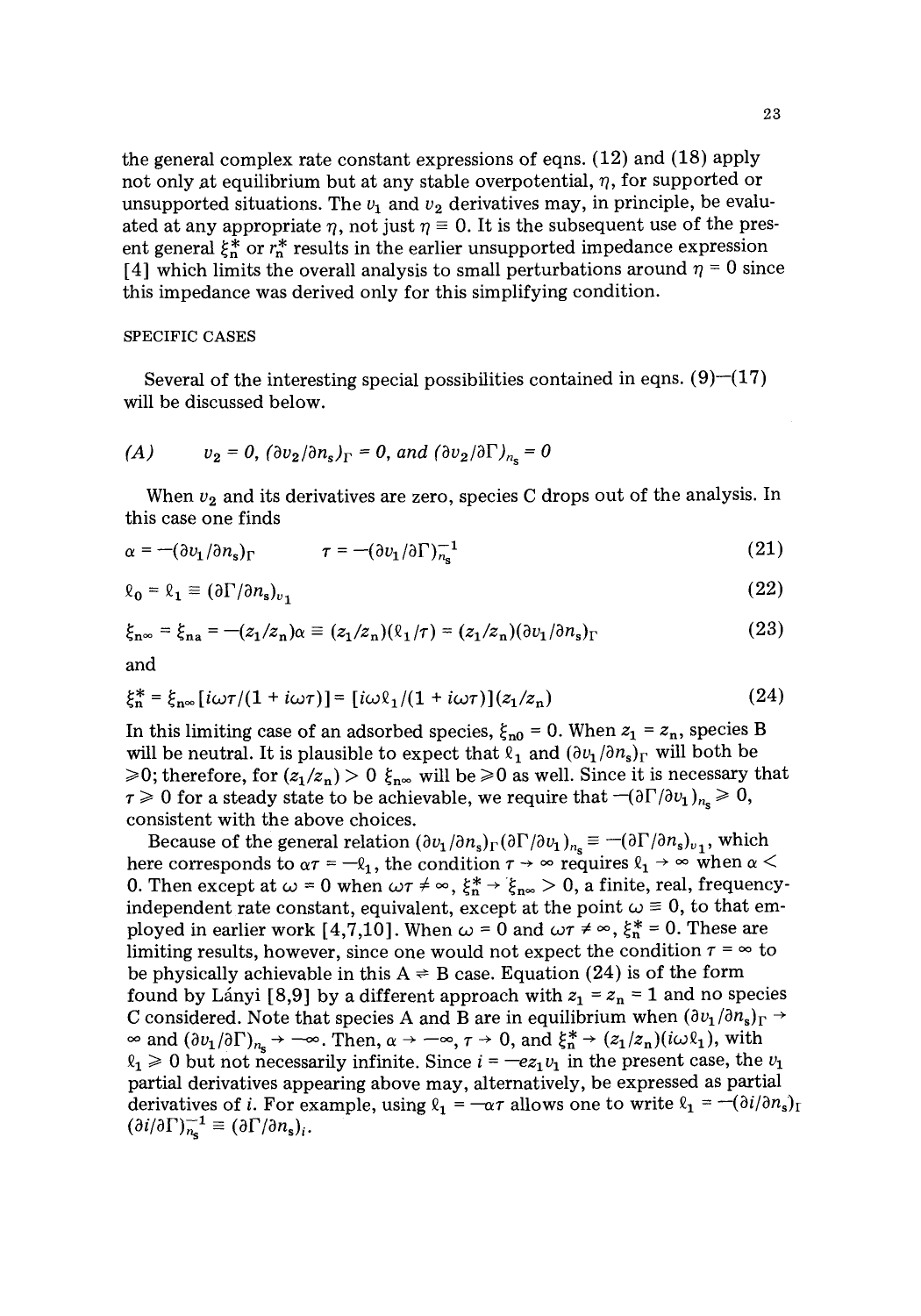*(B)*  $z_2 = -z_1$ 

Here  $z_r = 0$ , species C will have the same valence as species A, and species B will be neutral if  $z_1 = z_n$ . When the  $v_1$  and  $v_2$  derivatives are equal as well,  $\xi_n^* =$ 0, yielding  $i \equiv 0$  and complete blocking at all frequencies. If species C is actually species A, then the forward and reverse rates of the resulting  $A \rightleftharpoons B$  reaction will always be the same in this situation.

In general, the  $z_2 = -z_1$  condition leads to  $\xi_{n0} = 0$  and to

$$
\xi_{n^{\infty}} = -(z_1/z_n)\alpha \tag{25}
$$

formally the same as the first part of eqn. (23), but here  $\alpha$  is given by eqn. (9). When  $\alpha = 0$ , complete blocking is again found. Alternatively, when  $\alpha < 0$ ,  $\xi_n^*$ is given by (24) with  $\xi_{n\infty}$  from (25) and  $\ell_0 = -\alpha \tau > 0$ . Since  $i = -e z_1(v_1 - v_2)$ here, we may express  $\alpha$  and  $\tau$  as  $(\partial i/\partial n_s)_\Gamma/(ez_1)$  and  $(ez_1)/(\partial i/\partial \Gamma)_{n_s}$ , respectively. It follows in turn that  $\ell_0 = (\partial \Gamma/\partial n_s)_i$  in the present situation. Note that cases A and B are physically, although not mathematically, identical. They become mathematically identical as well if we formally replace the  $(v_1 - v_2)$ of case B by  $v_1$ , yielding case A.

$$
(C) \qquad (\partial v_2 / \partial n_{\rm s})_{\Gamma} = 0
$$

This condition may be physically plausible when C is a different species from A. The constancy of  $\Gamma$  for the above partial should then tend to decouple changes in  $v_2$  from changes in  $n_s$ . This condition also requires that (a)  $(\partial v_2 /$  $\partial \Gamma_{n_s} = 0$  unless (b)  $(\partial \Gamma / \partial n_s)_{v_2} = \ell_2 = 0$ . In case (a), one obtains just the results given in Section A above. Case (b) yields  $\alpha = -(\partial v_1/\partial n_s)_\Gamma$ ,  $\xi_{\mathbf{n}^{\infty}} = (z_1/z_{\mathbf{n}})(\partial v_1/\partial n_s)$  $\partial n_s$ <sub>r</sub>, and  $\tau$  and  $\xi_{na}$  as given in eqns. (10) and (14). Thus  $\xi_{na}$  and  $\xi_{na}$  will not generally be equal in this situation and  $\xi_n^*$  will not be zero at  $\omega = 0$ .

## *(D) ~\*, real, frequency independent*

Although we have found conditions above which lead to real, frequencyindependent  $\xi_n^*$  except at  $\omega = 0$ , there are other possibilities which can yield a real  $\xi_n^*$ , constant at all frequencies, as in earlier work. When  $\xi_{na} = 0$ ,  $\xi_n^* = 0$  $\xi_{n\infty} = \xi_{n0}$ , for example. Now  $\xi_{n\alpha} = 0$  when either (a)  $\alpha = 0$  or (b)  $\alpha \neq 0$  and the remainder of the expression for  $\xi_{na}$  in eqn. (14) is zero. Case (a) requires only that  $(\partial v_2/\partial n_s)_\Gamma = (\partial v_1/\partial n_s)_\Gamma$ . Then  $\xi_{n^\infty} > 0$  if  $z_r > 0$ . Case (b) requires that  $z_1 (\partial v_1/\partial \Gamma)_{n_s} = -z_2 (\partial v_2/\partial \Gamma)_{n_s}$  and  $z_r \neq 0$ .

Another possibility for constancy arises when  $\tau = 0$ . Then  $\xi_n^* = \xi_{n0} \neq \xi_{n\infty}$ . Two conditions which lead to  $\tau = 0$  are  $(a)(\partial v_2/\partial \Gamma)_{n_s} = \pm \infty$  and (b)  $(\partial v_1/\partial \Gamma)_{n_s}$  $\pm \infty$ . For these cases, one finds  $\xi_{n0} = z_r(\partial v_i/\partial n_s)_\Gamma$ , where j = 1 for case (a) and 2 for case (b). Again for  $\xi_n^*$  to be different from zero, one must also require that  $z_r \neq 0$ . One interesting possibility follows from the choices  $z_2 = 0$ ,  $z_1 =$  $z_n$ . Then  $z_r = 1$  and species B is neutral, as is C, but the  $v_2$  derivatives need not be zero. In this case, species B might be temporarily adsorbed oxygen atoms

24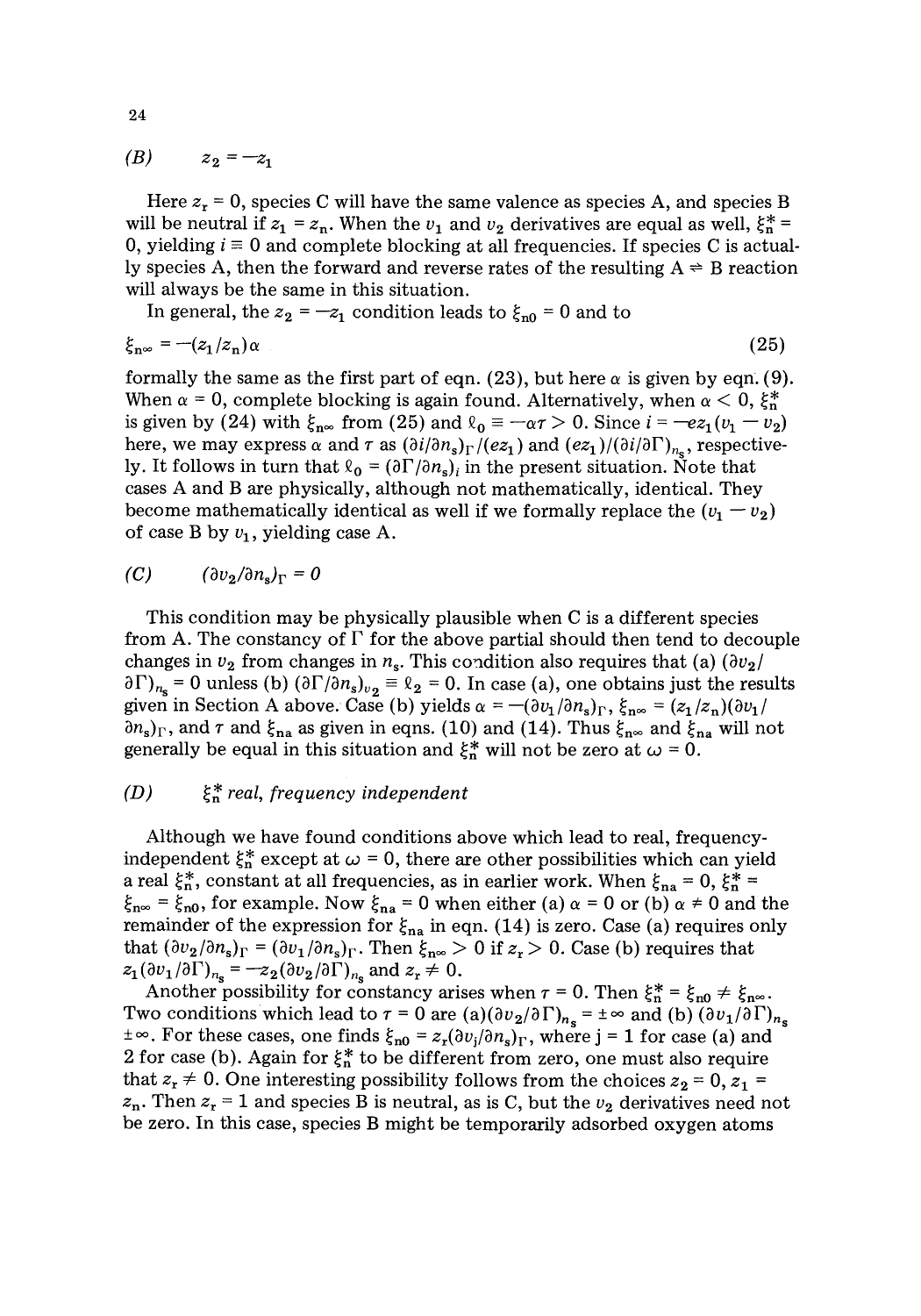and C be oxygen atoms in solution (or bulk) or in the gas phase. The result above for the (b) condition is valid only when  $\xi_{n0} = z_r(\partial v_2/\partial n_s)_\Gamma \neq 0$ . When it is zero, one reverts to the final equilibrium result found in case A.

A further interesting possibility is that produced by (c)  $\alpha = 0$ ,  $\tau = \infty$ , and  $\ell_0 \equiv -\alpha\tau$  not necessarily zero or infinite. In this case, where  $v_2 \neq 0$ , in contrast to that of Section A, it is physically allowable for  $\tau$  to be infinite. It follows that  $\xi_{n\infty} = z_r(\partial v_2/\partial n_s)_\Gamma$  and  $\xi_{n\mathbf{a}} = z_r\ell_0(\partial v_2/\partial \Gamma)_{n_c}$ . Also, here  $v_1 = v_2$  and  $(d\Gamma/dt) = 0$ . This is the non-adsorbed-intermediate case, and the reaction becomes  $v_A A \rightleftharpoons v_C C$ . When  $\ell_0 = 0$  and thus  $\xi_{na} = 0$ ,  $\xi_n^*$  becomes equal to the above  $\xi_{\text{no}}$  at all frequencies and is thus real and frequency independent. To avoid reference to  $z_r$ , it may be written from eqn. (13) as  $\xi_n^* = -(ez_n)^{-1}$ .  $(\partial i/\partial n_{s})_{\Gamma}$ . Since  $\tau = \infty$ ,  $\omega\tau = \infty$  in the present case except at  $\omega = 0$ . Thus, except at  $\omega = 0$ ,  $\xi_n^*$  again equals the present  $\xi_{n\infty}$  when  $\alpha(\partial v_2/\partial\Gamma)_{n\infty} = 0$ , consistent with the  $\alpha = 0$  choice. If we take  $\omega \tau = 0$  at  $\omega = 0$ , then  $\xi_n^*$  may be written generally here as  $-(ez_n)^{-1} [(\partial i/\partial n_s)_\Gamma - (1 - u(\omega^+)) \ell_0 (\partial i/\partial \Gamma)_{n_s}],$  where  $u(\omega t)$  is the unit step function. The  $\omega \equiv 0$  condition is not actually ever physically realizable, however.

#### **CONCLUSION**

In the general case when  $\xi_n^*$  is complex but  $\xi_{n0} \neq 0$ , the system allows a steady direct current to pass. An example is the parent metal electrode case with adsorption, where species A is the ion of the metal making up the electrode, B is this ion in a specifically adsorbed state, and C is an atom of the electrode metal. The conventional situation, the parent metal electrode without adsorption, yields a  $\xi_n^*$  which is real and frequency independent and is exemplified by cases discussed in Section D above. In a non-parent-metal case, no steady direct current can flow (unless an alternate reaction path, not considered here, is present) and  $\xi_{n0}$  must be zero, as in Section A, B, and C-a above.

In the conventional treatment with  $\xi_n^*$  always equal to a real, frequencyindependent constant, one obtains [4,7,10] the equivalent circuit of Fig. 1, where  $C_{\rm g}, R_{\rm D} \equiv G_{\rm D}^{-1}$ , and  $R_{\rm E} \equiv G_{\rm E}^{-1}$  are frequency independent and  $G_{\rm D}$  +  $G_{\rm E}$  $G_{\infty} \equiv R_{\infty}^{-1}$ . The impedance  $Z_i \equiv Y_i^{-1} \equiv R_i + (i\omega C_i)^{-1}$  involves the generally frequency-dependent elements  $R_i$  and  $C_i$ .

The present general  $\xi_n^*$  treatment leads to exactly the same equivalent circuit but with modified expressions for various elements. In particular, when  $r_{\rm p}^*$  = 0 and the positive species in the bulk is immobile, one finds  $G_{\rm E}$  = [1 +  $(r_{n0}/2)$ <sup>-1</sup> $G_{\infty}$  and  $G_{\rm D} = [1 + (2/r_{n0})]^{-1} G_{\infty}$ . Since  $G_{\rm D} = 0$  when  $r_{n0} = 0$ , the parallel resistive path disappears from the equivalent circuit as it should in such a situation. To obtain the full expressions for  $Z_i$ ,  $R_D$ , and  $R_E$  in arbitrary mobility and valence situations, one need only replace  $r_p$  and  $r_n$  with  $r_p^*$  and  $r_{\rm n}^{*}$ , respectively, in the earlier expressions for these quantities which do not depend, as does eqn. (A49) of Ref. 4, on the assumption of frequency-independent rate constants [4,7,10]. For the  $r_p^* = 0$ ,  $D_p = 0$  situation, some  $r_{n0} =$